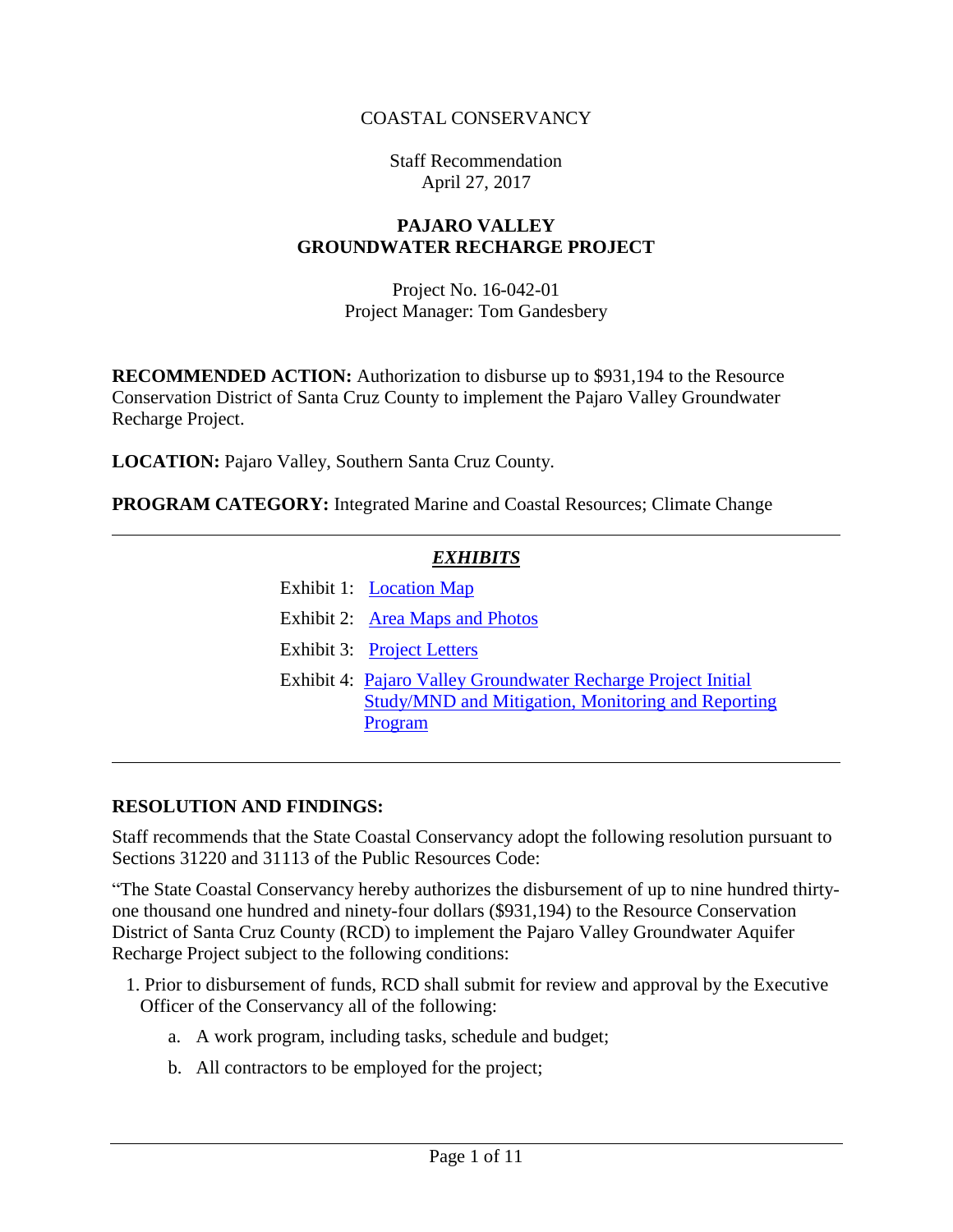- c. Evidence that all necessary landowner access agreements and permits have been secured;
- d. Evidence that the RCD has entered into a written agreement with the landowner authorizing the RCD to implement and maintain the project for a minimum of twenty years or the reasonable life the project.
- e. A plan for acknowledging Conservancy funding of the project and acknowledging Proposition 1 as the source of the funding, including signs.
- 2. In implementing the project the RCD shall comply with all mitigation measures as well as monitoring and reporting requirements for the project that are identified in the *Pajaro Valley Groundwater Recharge Project Initial Study/Mitigated Negative Declaration* and the Mitigation Monitoring and Reporting Plan adopted by the County of Santa Cruz on April 26, 2017, attached to the accompanying staff recommendation as Exhibit 4, and in any permits, approvals or additional environmental documents required for the project."

Staff further recommends that the Conservancy adopt the following findings:

"Based on the accompanying staff report and attached exhibits, the State Coastal Conservancy hereby finds that:

- 1. The proposed project is consistent with the purposes and objectives set forth in Public Resources Code sections 31113 and 31220 regarding climate change and protection of integrated coastal and marine resources.
- 2. The proposed project is consistent with the current Conservancy Project Selection Criteria and Guidelines.
- 3. The Conservancy has independently reviewed and considered the *Pajaro Valley Groundwater Recharge Project Initial Study/Mitigated Negative Declaration* and the Mitigation Monitoring and Reporting Plan, adopted by the County of Santa Cruz on April 26, 2017 pursuant to the California Environmental Quality Act and attached to the accompanying staff recommendation as Exhibit 4. The Conservancy finds that the proposed project as mitigated avoids, reduces or mitigates the possible significant environmental effects to a lessthan-significant level, and that there is no substantial evidence based on the record as a whole that the proposed project will have a significant effect on the environment."

### **PROJECT SUMMARY:**

Staff recommends that the Conservancy provide a grant of up to \$931,194 to the Resource Conservation District of Santa Cruz County (RCD) to implement the Pajaro Valley Groundwater Recharge Project. This project will construct an approximately 5-acre managed aquifer recharge facility located approximately 900-feet north of the Pajaro River on farmland referred to as the Kelly-Thompson property. The goal of the project is to improve the quantity and quality of water resources in the Pajaro Valley Water Management Agency (PVWMA) service area (surface water and groundwater). This type of project is commonly referred to as a managed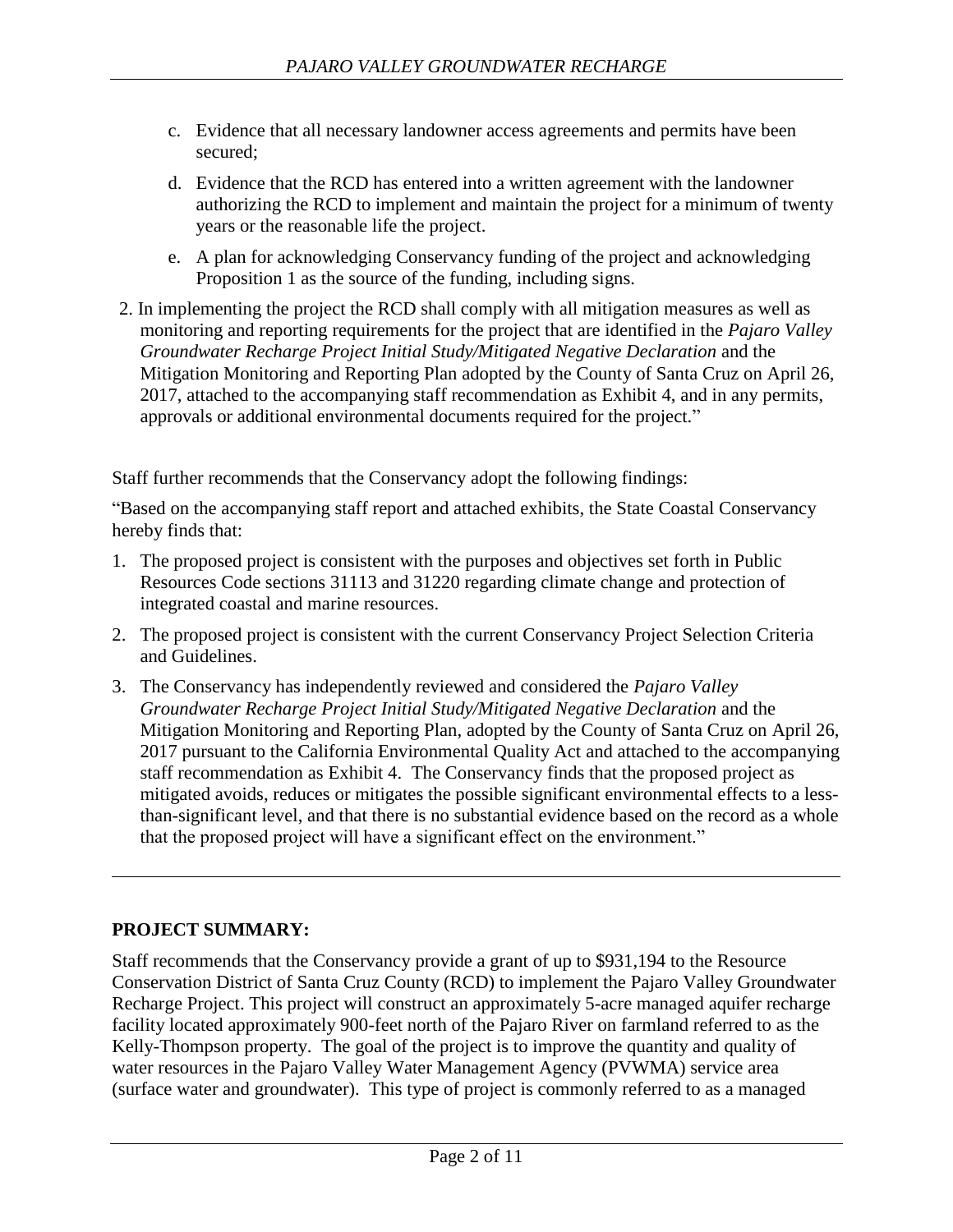aquifer recharge project (MAR). This MAR project will not only help ameliorate agricultural impacts to surface and groundwater, but will also serve as a demonstration project for a novel system of economic incentives for water conservation within the agricultural industry. The project will be constructed in the southeastern region of the Pajaro Valley, a small, farming community located in the lower (western) reach of the Pajaro River basin in southern Santa Cruz and northern Monterey Counties (Exhibit 1).

Groundwater overdraft has been a threat to agriculture in the Pajaro Valley for decades. Overdraft in this Valley is a problem for at least two reasons: 1) it forces farmers to drill deeper, more expensive wells; and 2) sea-water is intruding into the aquifer on the western side of the valley making this groundwater unusable for some farmers. In response to this problem, in the Pajaro Valley Water Management Agency (PVWMA) was formed with a focus on protecting groundwater resources.

Since its formation, the PVWMA has implemented large-scale irrigation efficiency projects and used recycled water in an effort to eliminate the groundwater overdraft. Nonetheless, current estimates are that the basin is over-drafted by approximately 12,000 acre-feet per year (AFY). In 2002 the PVWMA amended its Basin Management Plan and identified this shortfall despite conservation and recycling. As a result, the PVWMA also imposed a fee on groundwater pumping that funds their efforts to manage the groundwater basin through implementation of the Basin Management Plan.

This project will not only construct and monitor a recharge basin but will also be a model for an innovative approach to groundwater management using the "net metering" concept, similar to that which is utilized in the solar energy industry. Once the project is constructed, the owner will apply to the PVWMA to receive a credit against pumping fees based on measurements done by the RCD and UC Santa Cruz. The goal the program is to provide financial incentives to landowners to build recharge facilities by offsetting some of the on-the-ground costs associated with operation and maintenance. It is hoped that once this project demonstrates the feasibility of groundwater net-metering, other farmers will construct additional basins throughout the area.

For the proposed project, the RCD will construct a MAR facility consisting of a sediment basin and a recharge basin, located on five acres of land approximately 900-feet north of the Pajaro River (Exhibit 2, Page 1). The goal of the project is to collect and infiltrate an estimated 350 acre-feet per year (AFY) of runoff into the Pajaro Valley Groundwater Basin. Approximately 80,000 cubic yards of soil will be excavated to create a 1-acre sediment basin and an adjacent 4 acre groundwater recharge basin (Exhibit 2, Page 2). The two basins will be connected with a 36 inch diameter culvert and water will flow through the recharge basin to a new rocked outlet located at the southwest end of the recharge basin. A gabion overflow weir will be constructed at the outlet from the sediment basin. In high flows, water will overflow this weir into an existing ditch south of the project site that will function as an overflow bypass channel. This will prevent the MAR facility from flooding during very wet conditions. The recharge basin will be excavated from 7 to 17 feet below ground surface to create a permeable basin floor that will percolate rapidly to the underlying aquifer. In the years after construction, the RCD will work with UC Santa Cruz, as the third-party verifier, to validate basin performance (amount infiltrated and water quality). These results will determine the amount of money rebated from PVWMA.

The RCD has a long history of successfully implementing natural resource conservation and water conservation projects, including the recently completed 2014 Climate-Ready managed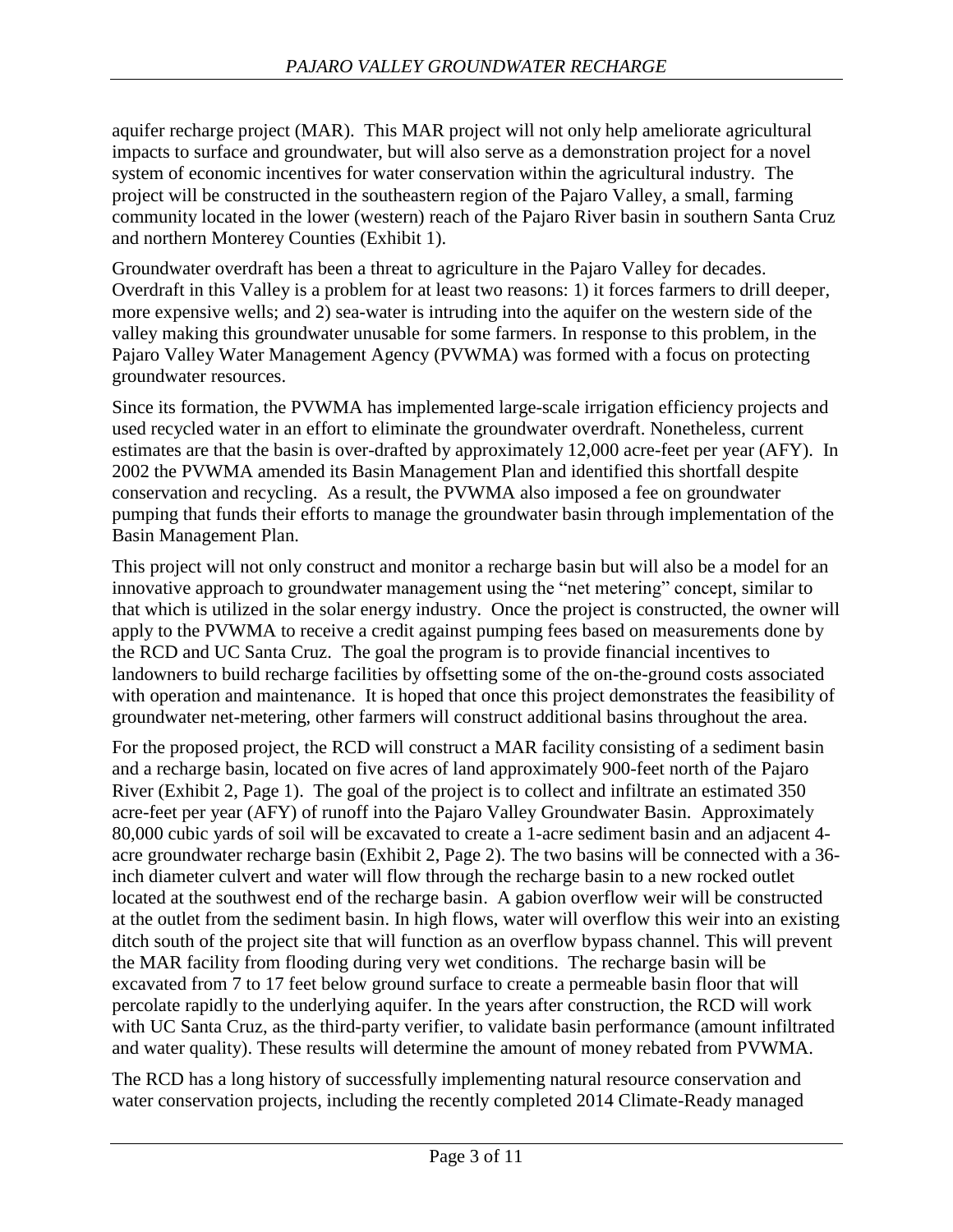aquifer investigation with UC Santa Cruz; as well as, the on-going \$1.1 million Integrated Watershed Restoration Project, now in its fifteenth year. The RCD works closely with farmers and the federal Natural Resources Conservation Service (NRCS) promoting water and soil conservation practices. The RCD has received numerous grants from the USDA to implement water conservation projects; restore steelhead and Coho salmon habitat; and reconstruct ponds that are key to the survival of the endangered Santa Cruz Long Toed Salamander. Lastly, the RCD has been partnering with the UC Santa Cruz hydrogeology group to study and implement projects such as this MAR facility.

**Site Description:** The Pajaro Valley is a small, farming community located in the lower reach of the Pajaro River basin in southern Santa Cruz and northern Monterey Counties (Exhibit 1). The Pajaro Valley basin is intensively farmed for many crops including berries and leafy greens worth over \$800 million annually to the local economy. The project site is surrounded by agricultural lands and one portion of the site abuts the Pajaro River levee (Exhibit 2, Page 1,3). To the west of the project site is the City of Watsonville as well as the Watsonville Sloughs system, a network of sloughs that connect the upper watershed to the Pacific Ocean.

Groundwater overdraft (overuse) in the Pajaro Valley has been as a threat to agriculture for decades. Over the past several decades, groundwater pumping for agricultural and municipal use has led to over use of the valley's groundwater basin. Approximately 56,000 acre-feet of water is used from the Basin each year (AFY) to meet the needs of the community. Nearly all of that water (~98 %) is supplied from groundwater, and overdraft is estimated at an average of 12,000 AFY. Groundwater elevations are below sea-level and seawater intrusion is an immediate threat to the Valley's agriculture economy and ecosystem; as well as, to the drinking water supply for the 50,000 residents of the City of Watsonville (Exhibit 2, Page 6, 7). Groundwater is mainly drawn from the Aromas Formation, which exists throughout the Basin (Exhibit 2, Page 8). Even slight intrusion by seawater can be catastrophic in that elevated chloride results in damage to the high value, salt-sensitive crops that are grown in the Valley. Making matters worse, the valley continues to suffer from drought conditions and changes in the climate will likely result in drier winters and therefore lower groundwater recharge rates.

The project site is located at the intersection of Carlton Road and Highway 129 in Watsonville, California (Exhibit 1 and 2). The 460-acre farm is owned by the Kelly-Thompson Ranch LLC which grows strawberries and lettuce on the property. Approximately 1,550 acres of agricultural land and rangeland drain to the project site through two (2) 10x10 (foot) concrete box culverts under Highway 129 (Exhibit 2, Page 5). Surface water flows 3000 linear feet through the farm in a small agricultural drainage ditch before draining directly into the Pajaro River Exhibit 2, Page 4). A geographic analysis of Santa Cruz County carried out by UC Santa Cruz and funded by the Coastal Conservancy (see Project History) mapped areas that are highly suitable for groundwater recharge and identified this location as one with high potential for recharge. A multitude of sitespecific factors were considered in the study, including geology, vegetation, slope, soil type and likely precipitation. The site is located over the Aromas aquifer (Exhibit 2, Page 8) and its shallow subsurface is comprised of an ancient watercourse and thus is course rock and sand with corresponding high transmissivity. A series of push tests were conducted at various points on the property to confirm that storm-water collection and infiltration goals could be met through the construction of a recharge basin.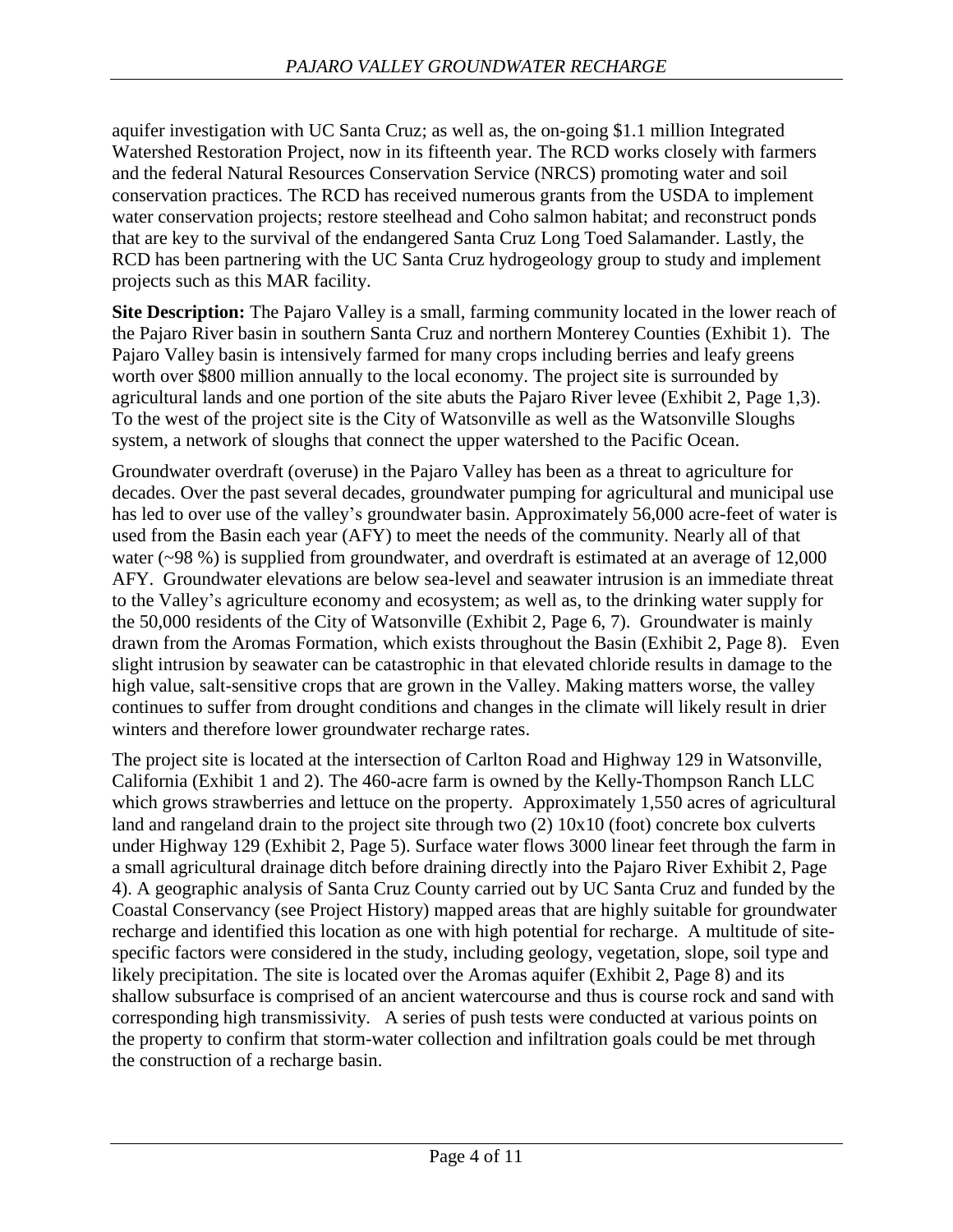**Project History:** The Pajaro Valley is a small, farming community located in the lower reach of the Pajaro River basin in southern Santa Cruz and northern Monterey Counties. The Valley's groundwater basin has been in an over-draft condition for decades. In 2010, a group of stakeholders founded the Community Water Dialogue (CWD) to address the imbalance of water supply and demand in the Pajaro Valley through individual and collaborative action, helping to ensure agricultural viability in the valley. Since its formation the CWD has included a wide variety of stakeholders, including landowners, growers, researchers, nonprofits, rural residents, government representatives, and environmental leaders. Many years of work by the CWD led to the conservation actions now being implemented by the PVWMA and others and spurred development of the proposed project. In 2014, the RCD collaborated with UC Santa Cruz's Hydrogeology Group to complete a regional MAR and runoff analysis that covers the entire county, including the Pajaro Valley Basin, and developed information and decision support tools to optimize storm runoff collection. The results of that study show that an infiltration basin at this site will be highly effective.

In 2012 the RCD in collaboration with UCSC and Driscoll's Farms monitored a pilot MAR basin, referred to as Bokariza, located about a mile east of the subject property (Exhibit 2, Page 2). This 2-acre project has been the subject of intensive study by UCSC as a test case and demonstration project. Several years of data indicate that the basin has the capacity to recharge an average of 80-100 acre-feet of water annually. The proposed project is located in an area that has higher recharge potential than Bokariza, as indicated by the regional studies and geologic core samples.

Recognizing the up-front and ongoing costs associated with MAR implementation, the Pajaro Valley Water Management Agency approved a pilot program in October 2016 for Recharge Net Metering (ReNeM), the first of its kind in California. Through ReNeM, PVWMA will pay the landowner a 50% rebate based on the volume of water recharged to the basin. The RCD and UCSC will act as third-party certifiers to validate MAR basin performance. MAR basins alone will not solve the overdraft problem, but will be an important component of an integrated solution.

In 2014 the Conservancy awarded the RCD a Climate Ready grant to conduct, in conjunction with UC Santa Cruz, a study of MAR suitability on a regional basis; the result was a study entitled: "Distributed Storm-water Collection and Managed Aquifer Recharge (DSC-MAR)" December 2016 [\(http://www.rcdsantacruz.org/managed-aquifer-recharge\)](http://www.rcdsantacruz.org/managed-aquifer-recharge). The focus of that project was the quantification of hydrologic and geologic conditions necessary to capture stormwater runoff and direct to areas of high infiltration potential. The proposed project site is in an area identified as having high potential for recharge.

### **PROJECT FINANCING**

| <b>Coastal Conservancy</b>            | \$931,194 |
|---------------------------------------|-----------|
| UC Santa Cruz - Water                 | \$275,454 |
| <b>National Science Foundation</b>    | \$288,442 |
| Pajaro Valley Water Management Agency | \$109,000 |
| <b>Property Owner</b>                 | \$36,160  |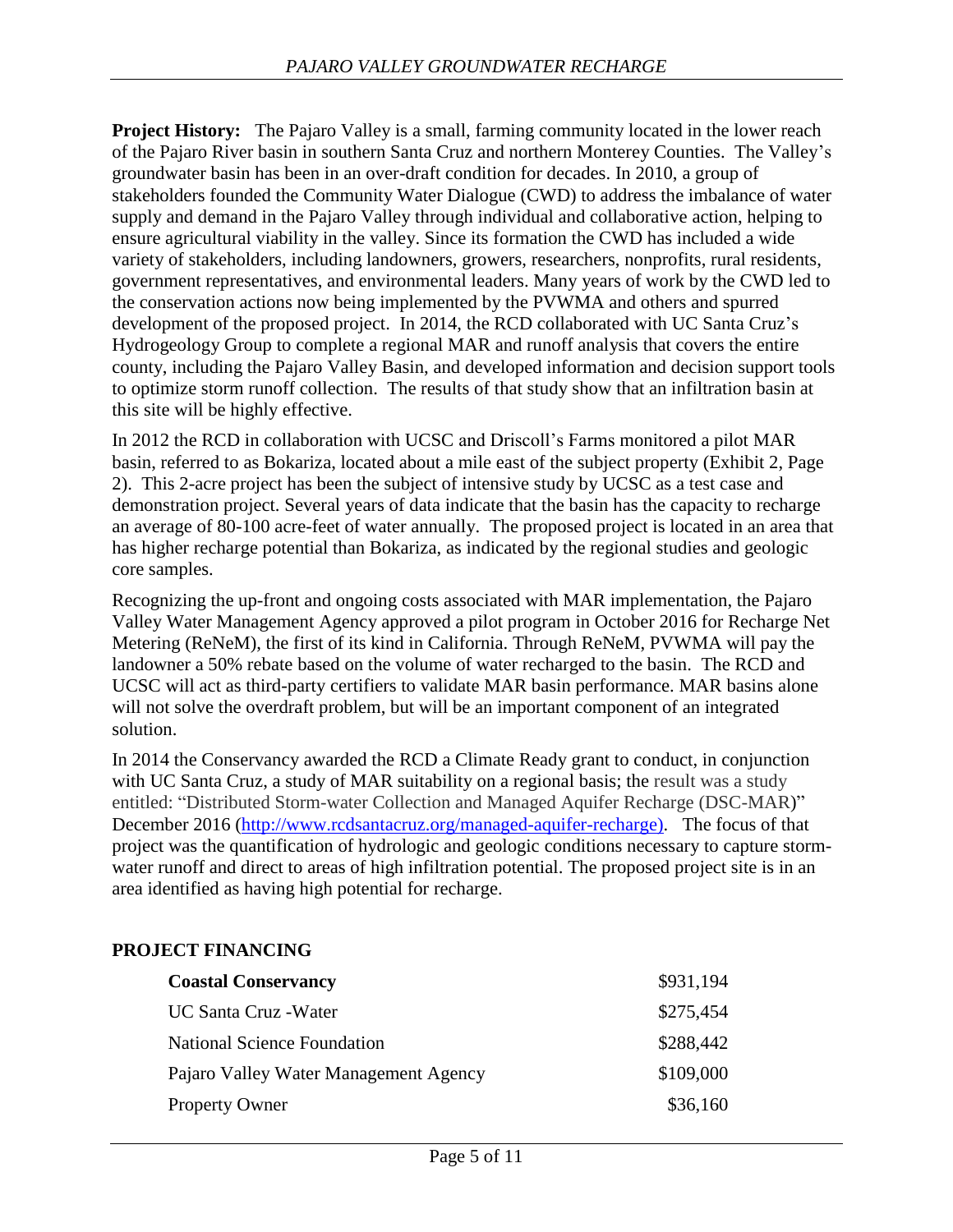San Benito County IRWM  $$4,250$ 

#### **Project Total** \$1,644,500

The anticipated source of funding for this project is an appropriation from the Water Quality, Supply, and Infrastructure Improvement Act of 2014 (Proposition 1, Water Code §§ 79700 et seq.). Funds appropriated to the Conservancy derive from Chapter 6 (commencing with § 79730) and may be used "for multi-benefit water quality, water supply, and watershed protection and restoration projects for the watersheds of the state" (Section 79731). Section 79732 identifies specific purposes of Chapter 6, three of which will be furthered by the proposed project:

1) Implement watershed adaptation projects in order to reduce the impacts of climate change on California's communities and ecosystems (Section 79732(a) (2));

2) Reduce pollution or contamination of streams and coastal waters, and protect or restore natural system functions that contribute to water supply, water quality, or flood management (Section 79732(a) (11));

3) Assist in water-related agricultural sustainability projects (Section 79732(a) (13)).

Consistent with these provisions, the project will assist in water-related agricultural sustainability, reduce sediment delivery to the Pajaro River and the coast, and implement watershed adaptation measures to address the critical need for water within the basin.

In accordance with Section 79707(b), which requires agencies to prioritize "projects that leverage private, federal, or local funding or produce the greatest public benefit", this project leverages private and local contributions as shown above.

The project was reviewed and subsequently recommended for funding through a competitive grant process under the Conservancy's *Proposition 1 Grant Program Guidelines* adopted in June 2015 ("Prop 1 Guidelines"). (See Water Code § 79706(a)). The proposed project meets each of the evaluation criteria in the Prop 1 Guidelines as described in further detail in this "Project Financing" section, the "Project Summary" section and in the "Consistency with Conservancy's Project Selection Criteria & Guidelines" section of this report.

The RCD and UC Santa Cruz will monitor the performance of the project, funded in large part by a grant from the Bureau of Reclamation and approximately \$227,500 in University secured funds. The property owner is providing in-kind costs including an engineering design of the facility estimated to cost \$35,000, and routine maintenance estimated to cost \$5,000 per year. The project site is land that could otherwise be farmed for berries or other high-value crops, therefore the owner is not realizing that potential income; currently Pajaro Valley farmland leases for about \$2,100 per acre (UC Davis) and the profit per acre of similar land is estimated to be \$7,612 / ac/year (Nature's Value in Santa Cruz County; Healthy Lands & Healthy Economies 2015). Therefore, the property owner is forgoing an income stream in exchange for a speculative net-metering credit, over the twenty years of the expected project life span.

# **CONSISTENCY WITH CONSERVANCY'S ENABLING LEGISLATION:**

The proposed project is consistent with the Conservancy's enabling legislation, Division 21 of the Public Resources Code, and is undertaken pursuant to Chapter 5.5 of Division 21 of the Public Resources Code (Section 31220) regarding Integrated Marine and Coastal Resources and Section 31113 regarding addressing impacts of climate change on coastal resources.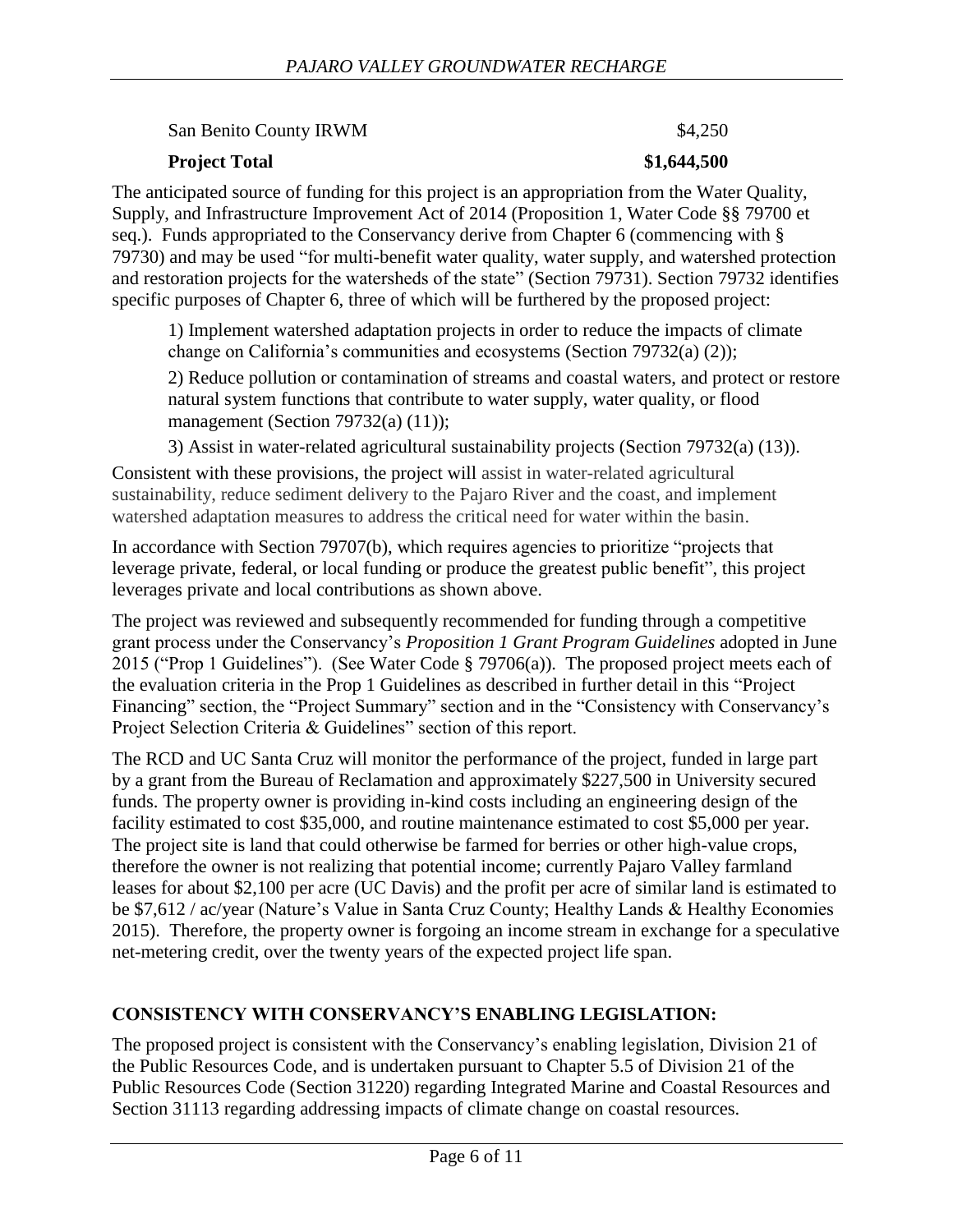Pursuant to Chapter 5.5, Section 31220(a) the Conservancy may undertake projects to improve and protect coastal and marine water quality and habitats, including coastal watershed and sediment management projects. Consistent with section 31220(a)(4), the proposed project will reduce sedimentation of the Pajaro River coastal watershed. Consistent with section 31220 (a)(7), the project will reduce the impact of population pressures on coastal resources by reducing the impacts of excessive water withdrawals. () Consistent with section 31220(a), staff has consulted with the State Water Resources Control Board to ensure consistency with Chapter 3 of the Watershed, Clean Beaches and Water Quality Act, (Water Code Section 30915, et seq.) concerning protection and restoration of water quality of coastal waters. The proposed project will facilitate implementation of watershed protection and water management with the coastal watershed.

As section 31220(c) requires, the proposed project includes a monitoring component and is consistent with applicable and relevant Integrated Regional Water Management programs, local watershed management plans, and water quality control plans adopted by the state or regional water quality control boards, as discussed in the "Required Criteria" and "Consistency with Local Watershed Management Plan/State Water Quality Plan" sections below.

In addition, the project is consistent with section 31113 of the Public Resources Code, which gives the Conservancy authority to fund projects addressing climate change impacts on resources within its jurisdiction. Pursuant to this authorization, the proposed project will increase the resiliency of the Pajaro Valley agricultural community to impacts of drought conditions anticipated to increase as a result of climate change.

#### **CONSISTENCY WITH CONSERVANCY'S 2013 STRATEGIC PLAN GOAL(S) & OBJECTIVE(S), AS REVISED JUNE 25, 2015:**

Consistent with **Goal 6, Objective B** of the Conservancy's 2013-2018 Strategic Plan, the proposed project will implement a project that "foster(s) the long-term viability of coastal working lands, including… assisting farmers.... to reduce impacts of their operations on …water quality.

#### **CONSISTENCY WITH CONSERVANCY'S PROJECT SELECTION CRITERIA & GUIDELINES:**

The proposed project is consistent with the Conservancy's Project Selection Criteria and Guidelines, last updated on October 2, 2014, in the following respects:

### **Required Criteria**

- 1. **Promotion of the Conservancy's statutory programs and purposes:** See the "Consistency with Conservancy's Enabling Legislation" section above.
- 2. **Consistency with purposes of the funding source:** See the "Project Financing" section above.
- 3. **Promotion and implementation of state plans and policies:** The project serves to promote and implement statewide plans and goals including: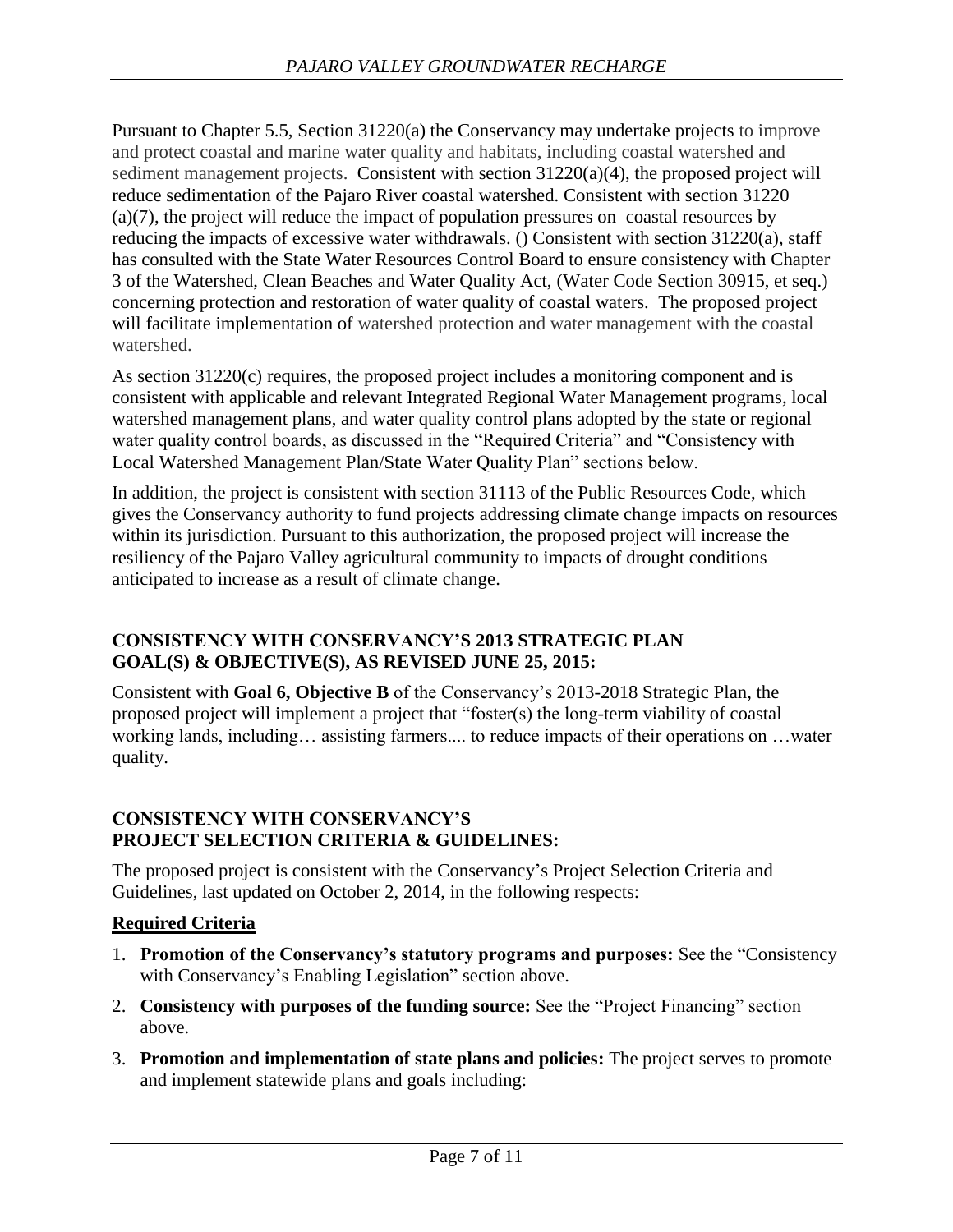- **2014 California Water Action Plan**. Action 6 of the California Water Action Plan calls for expanding water storage capacity and improving groundwater management. The proposed MAR project will improve groundwater management in the Pajaro Valley basin and supports identified subactions to 1) Support Funding Partnerships for Storage Projects through piloting of the net-metering program; and 2) Improve Sustainable Groundwater Management through improved recharge. The project's net-metering program also furthers Action 10: Identify Sustainable and Integrated Financing Opportunities.
- **A Strategy for California@ 50 Million***; Supporting California's Climate Change Goals The Governor's Environmental Goals and Policy Report* in that it implements the goal to "Build a Resilient and Sustainable Water System" Action 3**,** *Align State funding with integrated water management***",** because it calls for "…interagency/stakeholder cooperation in planning and implementation of actions that provide both regional and statewide benefits to water resources management and protection."; and, "…state grants [to] provide incentives for regional integration and to leverage local financial investment." (page 20).
- 4. **Support of the public:** The Conservancy has received letters of support from the Pajaro Valley Water Management Agency and John Ricker, Director of the Santa Cruz County Division of Water Resources. The Conservancy has also received a letter of support from Santa Cruz County Supervisors Zach Friend and Greg Caput; as well as, State Senator Bill Monning and Assemblywomen Anna Caballero (Exhibit 3). Community support for the project is also reflected by the fact that the RCD has been contacted by other landowners in the area interested in undertaking similar projects on their land.
- 5. **Location:** The project is not located within the Coastal Zone; however, the affected aquifer extends to the Monterey Bay coastline and connects with ocean waters.
- 6. **Need:** Without the Conservancy's funding, this project will not be implemented. Although the RCD and landowner are providing matching funds, there is not sufficient local funding to undertake the project without Conservancy assistance.
- 7. **Greater-than-local interest:** The project would be the first-in-the state as a net-metering demonstration project. While groundwater overdraft is a serious problem in many parts of California, the recharge of groundwater has not yet been subject to financial incentives such as is now prevalent in the solar energy field.
- 8. **Sea level rise vulnerability:** While the project location is at an elevation above mean sealevel projections for 2050 and 2100, it is anticipated that the lower Pajaro River, which is adjacent to the site will be subject to greater flood risk. Currently the site is isolated from the River by a levee that runs along the river and will need to be maintained and possibly raised to protect the area from flooding.

### **Additional Criteria**

9. **Urgency:** The Pajaro Valley aquifer has been in overdraft for decades and the PVWMA and others have implemented numerous measures to address the issue; however, there is still an estimated average annual 12,000 acre-feet of overdraft which is not addressed by measures currently in place.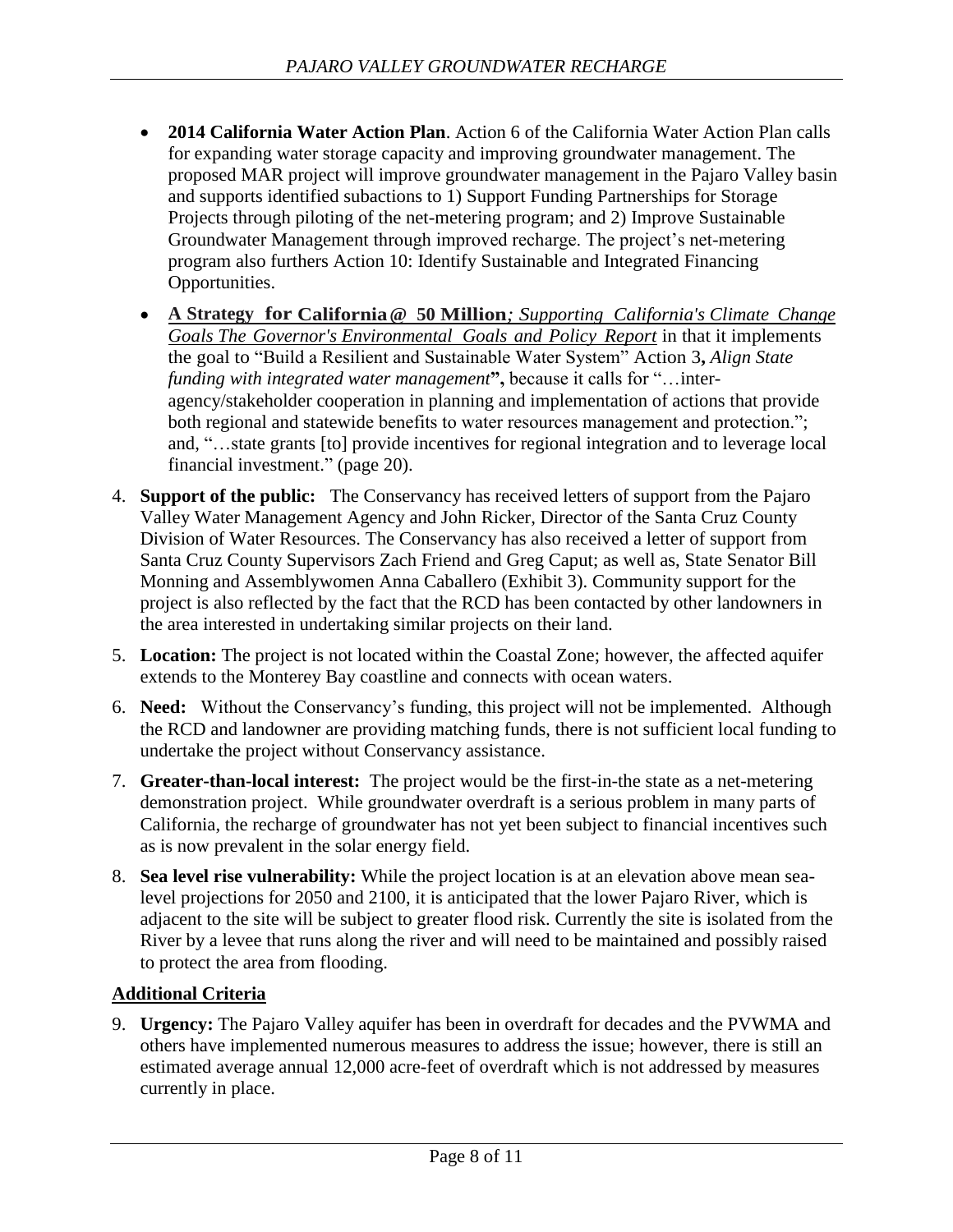- 10. **Resolution of more than one issue**: Recharging of the aquifer has the potential to reduce the cost to pump groundwater and prevent sea-water intrusion.
- 11. **Leverage**: See the "Project Financing" section above.
- 13. **Innovation**: The project would be the first-in-the state as a net-metering demonstration project. While groundwater overdraft is a serious problem in many parts of California, the recharge of groundwater has not yet been subject to financial incentives such as is now prevalent in the solar energy field.
- 14. **Readiness**: The RCD has signed a landowner agreement and has obtained all necessary permits and intends to issue an invitation for bids immediately for the project.
- 15. **Realization of prior Conservancy goals**: "See "Project History" above."
- 16. **Return to Conservancy**: See the "Project Financing" section above.
- 17. **Cooperation**: The RCD and UC Santa Cruz will undertake monitoring of the project, funded in large part by a grant from the Bureau of Reclamation and approximately \$227,500 in University secured funds. The property owner is providing work in-kind as well as the land which could otherwise be farmed.
- 18. **Vulnerability from climate change impacts other than sea level rise:** The project will benefit the water supply for the Pajaro Valley in the future under an expected climate regime that is drier and has more intense droughts.
- 19. **Minimization of greenhouse gas emissions:** The project will use conventional construction equipment that meets state clean air standards. In addition, use of heavy equipment will be short in duration and be similar to equipment used in normal farming practices which would otherwise occur on the property

### **CONSISTENCY WITH LOCAL WATERSHED MANAGEMENT PLAN/ STATE WATER QUALITY CONTROL PLAN:**

The project is consistent with the 2014 *Pajaro Valley Groundwater Management Plan*, the local groundwater basin plan, which encourages the investigation and implementation of MAR projects (Portfolio and Selection of Projects, Page 40). The project is also consistent with the *Water Quality Control Plan for the Central Coastal Basin* (March 2016 Edition) published by the Regional Water Quality Control Board, Central Coast Region. Specifically, Section III.E (page 5.5) states that groundwater recharge with high quality water shall be encouraged, and in basins known to have adverse salt balance, and local ordinances shall control wastewaters percolated into groundwater basins. The surface water draining to this project is expected to be high quality and will monitored for conventional pollutants including salts.

The project is consistent with goals of the *Integrated Regional Water Management Program* (2014) for Santa Cruz County because it includes the following elements:(1) Storm-water capture and treatment; (2) Nonpoint source pollution reduction, management, and monitoring; (3) Groundwater recharge and management projects.

Pursuant to the Stormwater Resources Planning Act, Water Code section 10560 et seq. and the State Water Resources Control Board's *Storm Water Resource Plan Guidelines,* December 15,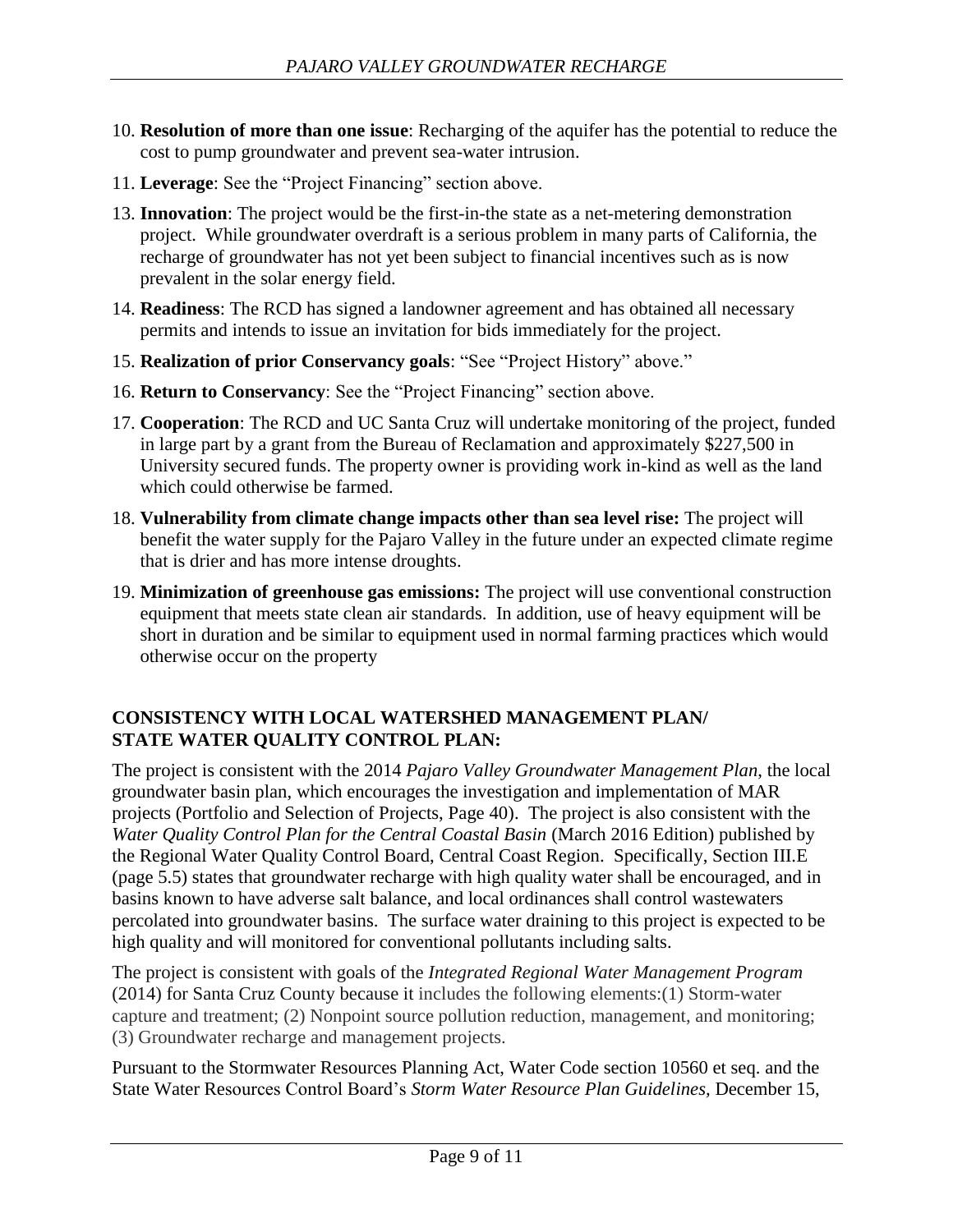2015, Santa Cruz County has adopted the 2016 *Storm Water Resources Plan for Santa Cruz County* (Plan), which lists groundwater recharge and net metering as priority actions in water conservation (page 67). This project is specifically identified in the Plan as one of two projects that have the potential to generate more than 25 acre-feet per year recharge within the planning region. (p. 71).

# **COMPLIANCE WITH CEQA:**

On April 26, 2017, the County of Santa Cruz as the lead agency under the California Environmental Quality Act (CEQA), adopted the *Pajaro Valley Groundwater Recharge Project Initial Study/Mitigated Negative Declaration* ("MND") and the Mitigation Monitoring and Reporting Plan ("MMRP") and approved the proposed project (Exhibit 4). A Notice of Intent to Adopt Proposed Mitigated Negative Declaration and a Notice of Completion for the MND was issued for public review and sent to the State Clearinghouse on March 12, 2017. The MND is available online<sup>1</sup> and copies of the MND were made available March 14. Public comment on the MND closed April 10, 2017 and no public comments were received. The MND indicates that the potentially significant effects of the project will be avoided, reduced, or mitigated to less than significant levels through the identified mitigation measures that are part of the project.

The MND identifies three aspects of the project might have the potential for significant environmental impacts and the mitigation measures that the RCD will implement to reduce these impacts to a level of less-than-significant: 1) Exceedance of air quality standards for fugitive dust from construction activities; 2) Biological resources in the form of the federally-threatened California red-legged frog); and 3) Disturbance of archeological remains. These three impacts and mitigation measures are described in more detail below.

### **Air Quality**

The air basin in which the project is located (North Central Coast) does not meet state air quality standards for ozone and particulate matter  $(PM_{10})$ . These pollutants are emitted during construction from earth moving equipment and activities. However, PM10 and ozone emissions will be substantially lower than the threshold set by the Monterey Bay Unified Air Pollution Control District for significant adverse impacts on local sensitive receptors. The project also has the potential to emit fugitive dust; however, the RCD and its contractors will implement standard district air quality mitigation measures (AQ-1) such as employing construction best management practices (BMPs), following district guidelines such as spraying down the site with water and covering truck loads and storage piles with tarps.

### **Biological Resources**

A biologist surveyed the site for wildlife habitat and analyzed the site for potential habitat using data based on the US. Fish and Wildlife Service species list, California Natural Diversity Data Base and California Native Plant Society lists. The survey indicated that, though the site is fully developed for row-crop farming, the proximity to the Pajaro River suggests that it could function

 $\overline{a}$ 1

http://sccoplanning.com/PlanningHome/Environmental/CEQAInitialStudiesEIRs/CEQADocumentsOpenforPublicR eview.aspx